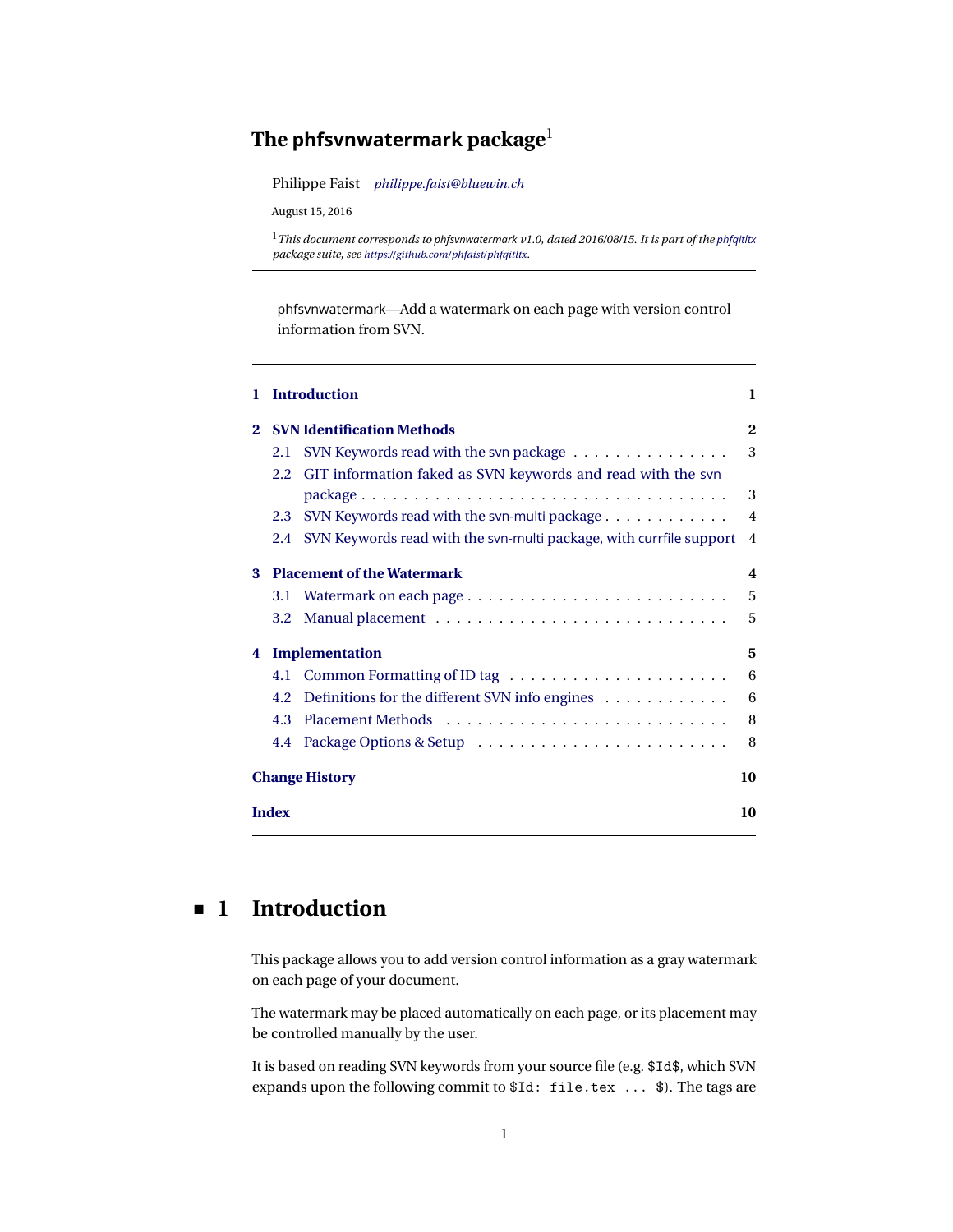<span id="page-1-1"></span>read with either the svn or svn-multi packages (at your option).

There is also decent support for multiple files, with svn-multi and currfile. This allows to both display overall document version information as well as information for the current file.

## <span id="page-1-0"></span>**2 SVN Identification Methods**

The SVN version of the input file(s) is read with the help of SVN keyword \$Id\$. (The svn package may also read \$Date\$ and \$Author\$, I'm not sure any more [TODO: CHECK].)

Don't forget to enable source keyword expansion for your  $\operatorname{\mathbb{K}F}$  source(s). This is done with the help of the command:

svn propset svn:keywords "Id Date Author" my-file.tex

You must specify an identification method with the package option id=〈*method*〉.

#### id=svn

Read the keywords with the svn package. Keywords are set in the file with the command \SVN \$Id\$. (The \$Id\$ keyword contains all the relevant information and only this one needs to be set.) See below.

#### id=gitnotsvn

Read the keywords with the svn pacakge. However, a script is used to fake these tags from what are in fact GIT meta-information. This causes \$Id\$ not to contain all the information, and the \$Date\$ and \$Author\$ tags must be read and included in the watermark, as well. See below.

#### id=svn-multi

Read the keywords with the svn-multi package. The ID information is set with the command \svnid{\$Id\$}. (The \$Id\$ keyword contains all the relevant information.) See below.

#### id=svn-multi-currfile

Read the keywords with the svn-multi package, with currfile support. Ideal for a document with multiple source files which are \input into each other. The ID information is set in each file with the command \svnid{\$Id\$}. (The \$Id\$ keyword contains all the relevant information.) See below.

In each case, the relevant SVN package is automatically loaded svn, svn-multi and/or currfile.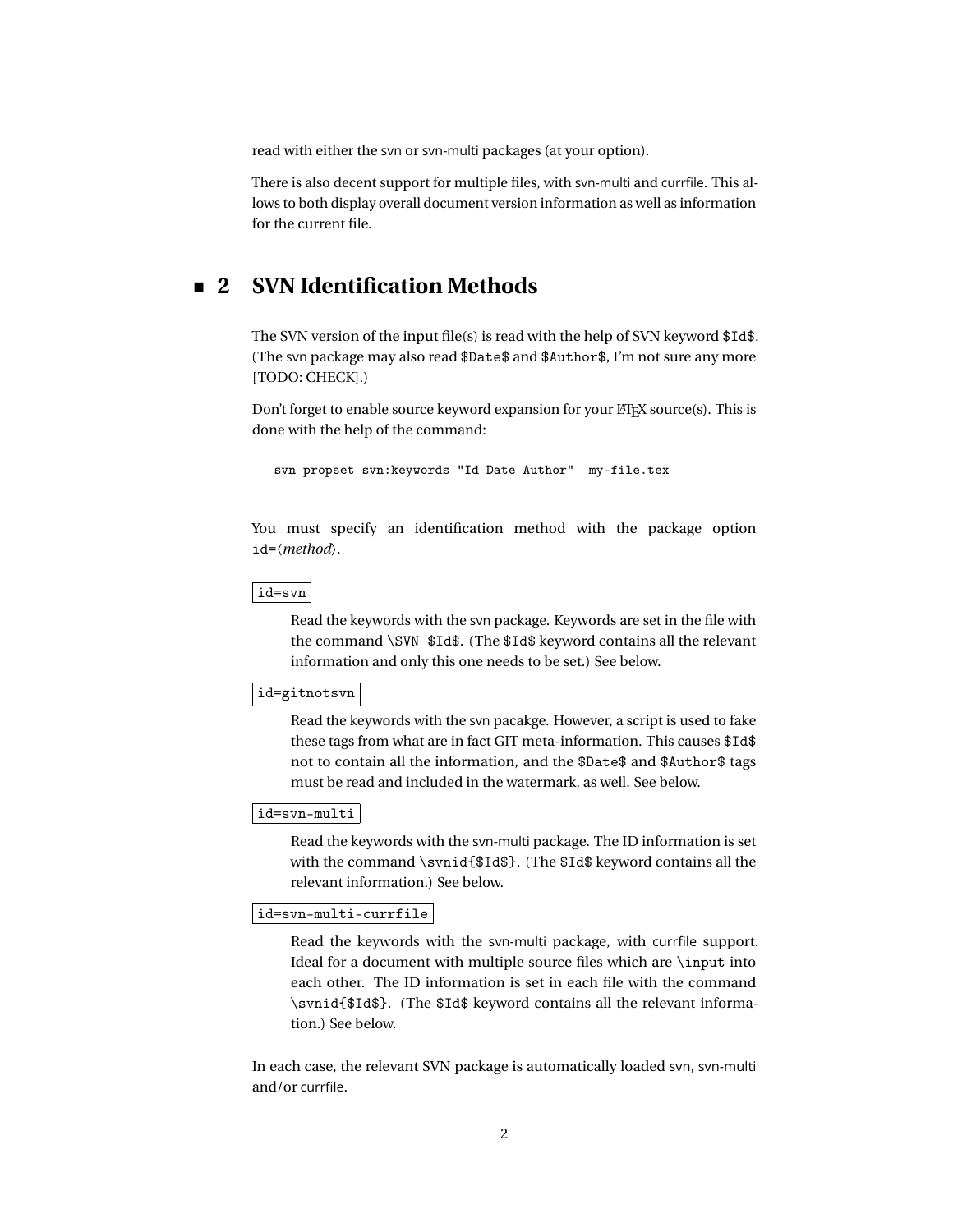### <span id="page-2-2"></span><span id="page-2-0"></span>**2.1 SVN Keywords read with the svn package**

Probably the most straightforward solution. Just introduce in your ETEX source file, somewhere near the top, the line:

\SVN \$Id\$

Don't forget to enable source keyword expansion for this LATEX file, and next time you commit your file to SVN, the \$Id\$ tag will be replaced by something like:

\SVN \$Id: thesis.tex 1488 2016-05-03 16:19:34Z pfaist \$

<span id="page-2-1"></span>which identifies the file version.

## **2.2 GIT information faked as SVN keywords and read with the svn package**

#### **WARNING**

This method is buggy, and keywords won't always get updated. I'm currently seeking a better method. Unfortunately all methods for obtaining GIT meta-data require running GIT hooks or auxiliary scripts. To force update the GIT keywords, make sure you file has no local modifications, delete the file and run git checkout 〈*file*〉.

The idea is to use the same keyword parsing engine, with the svn package, but to plug in the GIT meta-information instead inside faked svn keyword tags.

In your source file, add the lines

\SVN \$Id\$ \SVN \$Date\$ \SVN \$Author\$

And then, with the additional GIT configuration described below, these keywords will be expanded to the hash of the file contents (and not the commit, this may be misleading!), the date of the commit and the author.

In order to set up GIT for this, add to the .gitattribtes file (create it in the repository directory if necessary):

\*.tex ident filter=rcs-keyword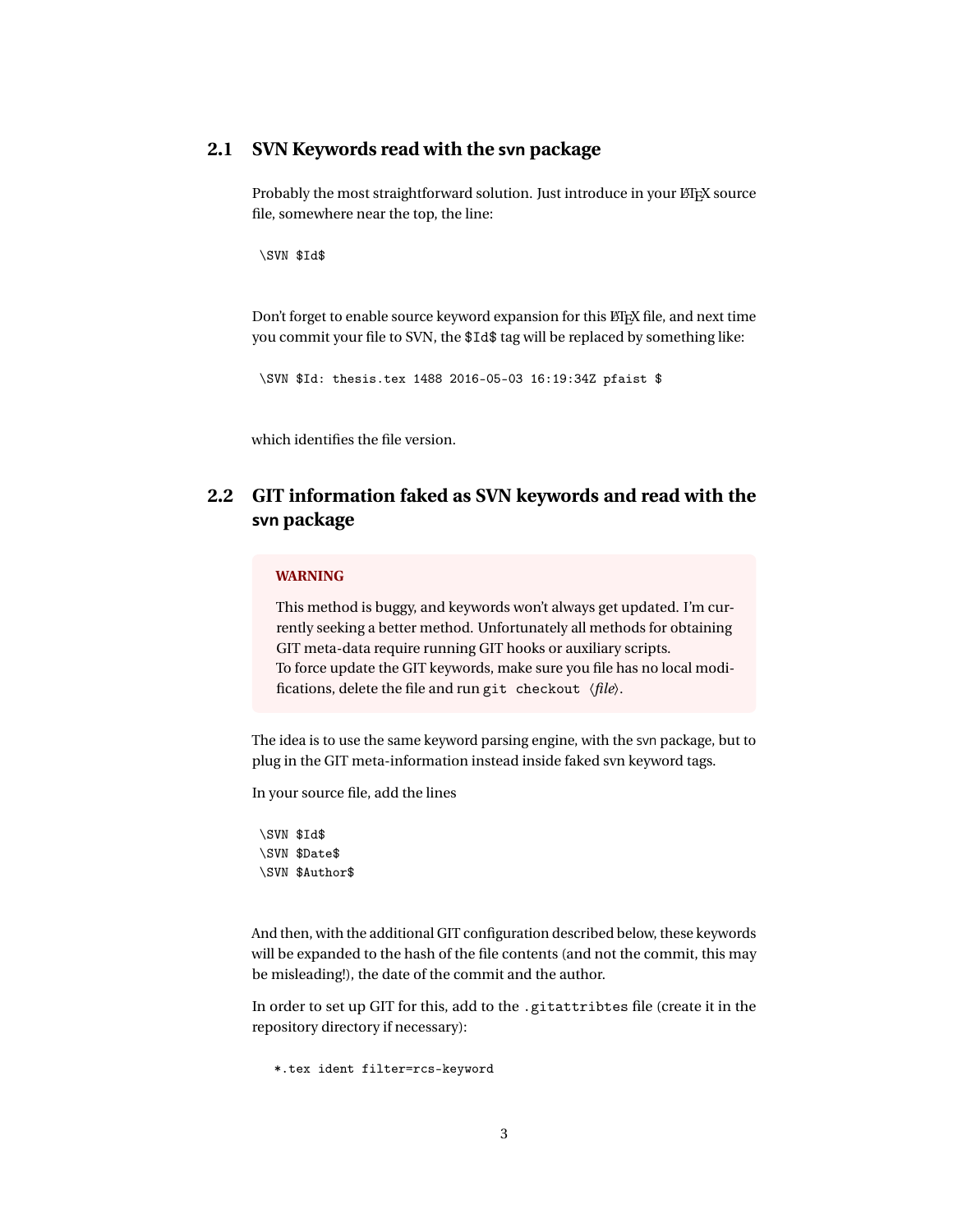<span id="page-3-3"></span>Then copy the following code, and paste it at the end of your REPO/.git/config or HOME/.gitconfig:

```
[filter "rcs-keyword"]
 clean = perl -pwe \"s/\\\\\\$(Date|Author)[^\\\\\$]*\\\\\\$/\\\\\\$\\$1\\\\\\$/\"
 smudge = "echo > &2 'Applying RCS filter rules on '%f'.' && perl -we \
       \"\\$f=%f; use Date::Parse; use POSIX;\
       chomp(\\$author=\\'git log -1 --format=format:%ae -- \\$f\\');\
       chomp(\\$gitdate=\\'git log -1 --format=format:%aD -- \\$f\\');\
       \\$date=POSIX::strftime('%Y-%m-%d %H:%M:%S %z (%a, %e %b %Y)',\
       localtime(str2time(\\$gitdate)));\
       print STDERR \\\"formatted date: \\$date\\\\n\\\";\
       while (\langle \rangle) {\
         s/\\\\\\\$\$Date[^\\\\\\\\$\$]*/\\\\\\$\$/\\$\$)\label{eq:2} $$s/\\\\\\\print \S.; }\"
```
### <span id="page-3-0"></span>**2.3 SVN Keywords read with the svn-multi package**

The svn-multi package is an alternative, more powerful, package for parsing SVN keywords.

Add near the top of your files the command

\svnid{\$Id\$}

<span id="page-3-1"></span>and make sure keyword expansion is enabled in your source files.

## **2.4 SVN Keywords read with the svn-multi package, with currfile support**

This method is the same as for the id=svn-multi method with the svn-multi package, but with added support for multiple files.

<span id="page-3-2"></span>Now, the watermark displays *two* lines, with the overall document version information, and the version information of the current file.

## **3 Placement of the Watermark**

First, there is a master switch for enabling or disabling the watermark. In either case, the relevant SVN-related package is loaded anyway, to allow files to provide their meta-information regardless of whether the watermark is displayed or not.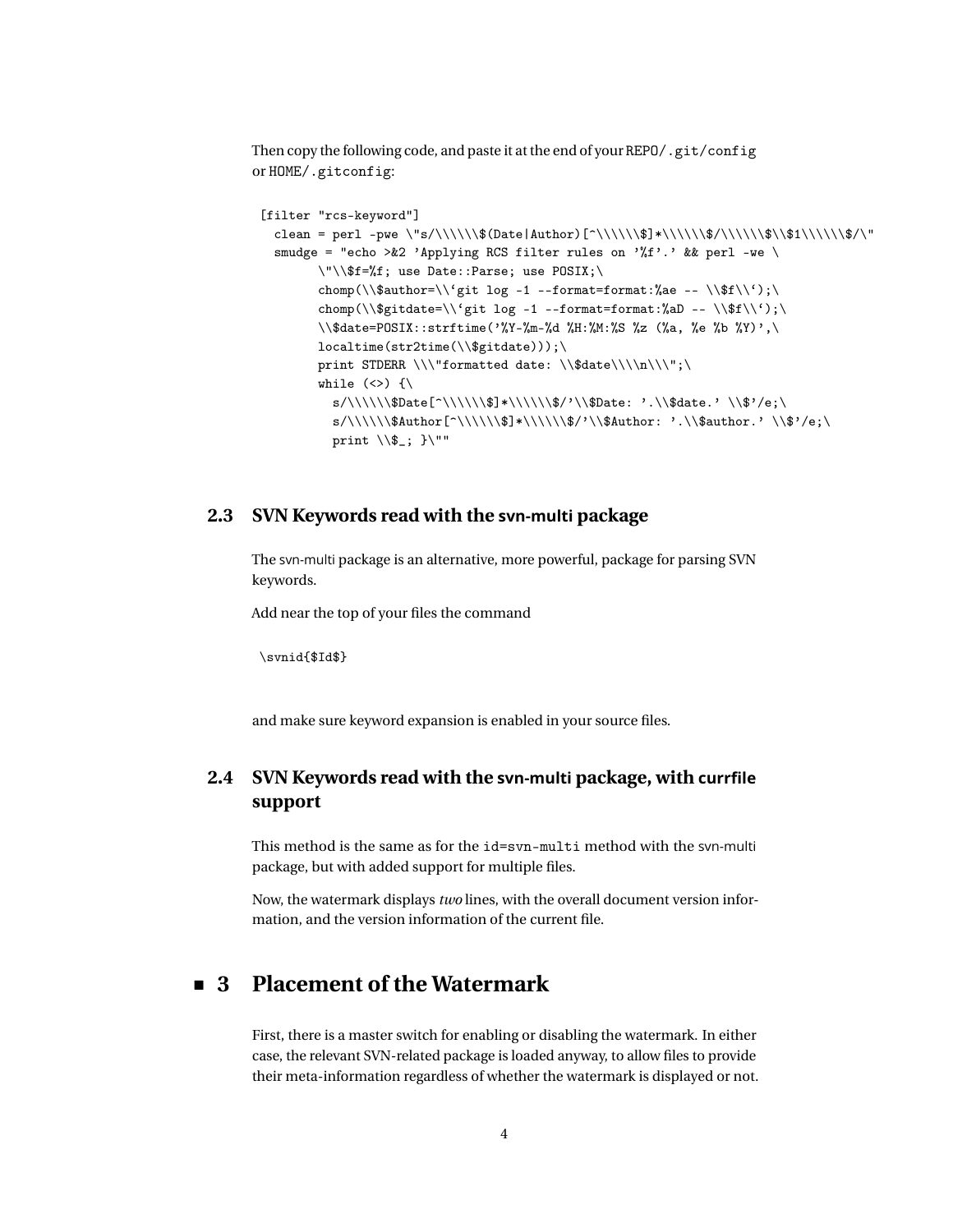#### <span id="page-4-3"></span>watermark=true

Show the watermark with the ID information.

watermark=false

Do not show the watermark with the ID information. (Note that manually placed watermarks are not affected by this option.)

placement=shipout

Place the watermark at the bottom of each page;

placement=manual

Don't place the watermark anywhere automatically; the user is responsible for placing it with a call to \phfsvnVersionIdTag wherever they want.

### <span id="page-4-0"></span>**3.1 Watermark on each page**

<span id="page-4-4"></span>With the placement=shipout option, the watermark is automatically added on each page.

\phfsvnShipoutWatermarkXposRight \phfsvnShipoutWatermarkYposBaseline

> The macros \phfsvnShipoutWatermarkXposRight and \phfsvnShipoutWatermarkYposBaseline determine the position of the watermark. They are macros which expand to a length, not lengths themselves. You may redefine them to adjust the placement of the watermark.

### <span id="page-4-1"></span>**3.2 Manual placement**

<span id="page-4-5"></span>You may also opt to place the watermark manually on the page with the placement=manual option. Do this if you want the information to appear for example in a header or footer.

\phfsvnVersionIdTag Places the ID tag immediately, at the given location. The starred version pro- \phfsvnVersionIdTag\* duces a box of zero width.

## <span id="page-4-2"></span>**4 Implementation**

Include useful packages.

```
1 \RequirePackage{kvoptions}
2 \RequirePackage{calc}
```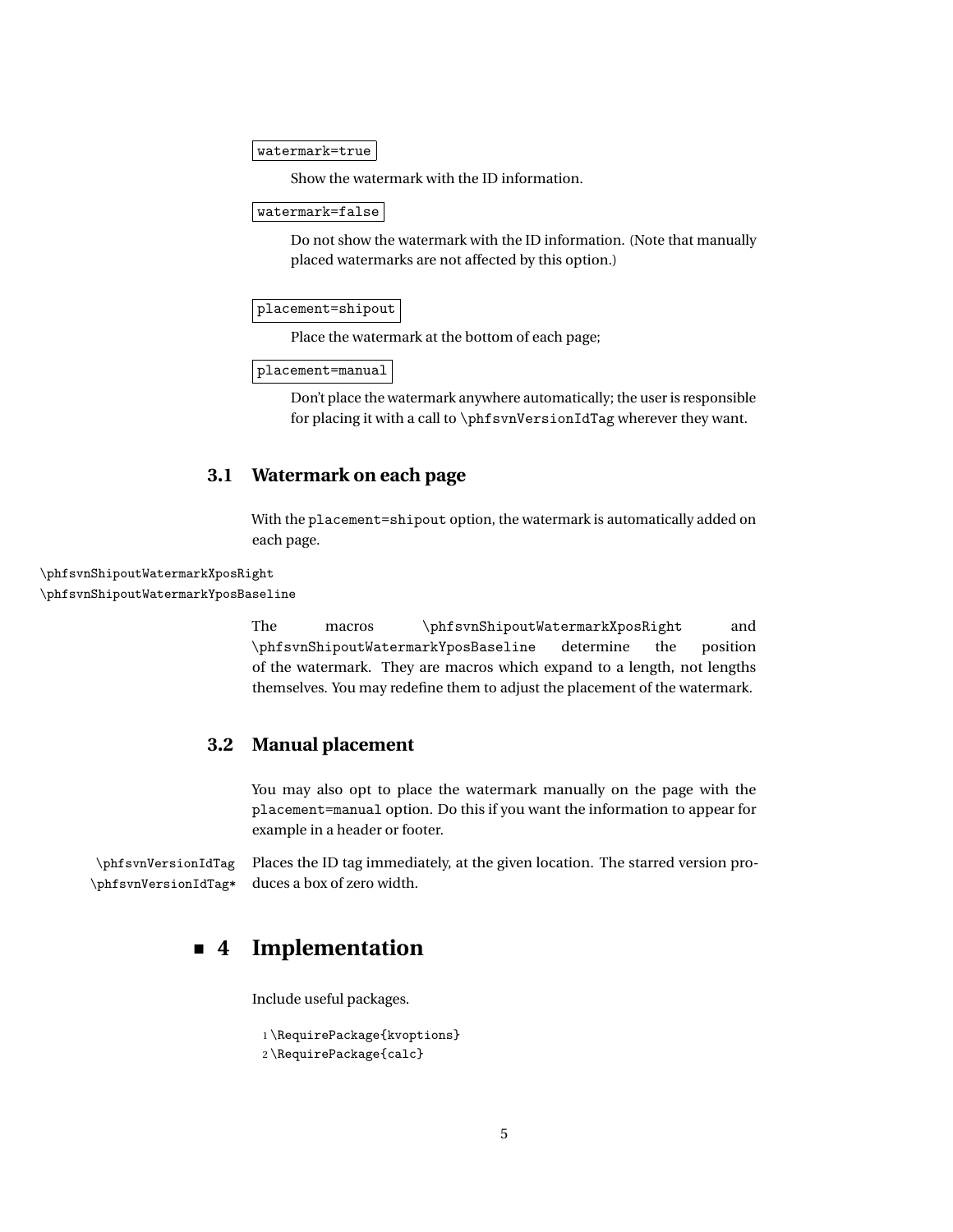make sure the 'color' or 'xcolor' package is loaded

```
3 \@ifpackageloaded{xcolor}{}{%
4 \@ifpackageloaded{color}{}{%
5 \RequirePackage{xcolor}%
6 }
7 }
```
### <span id="page-5-0"></span>**4.1 Common Formatting of ID tag**

<span id="page-5-20"></span><span id="page-5-17"></span><span id="page-5-14"></span><span id="page-5-11"></span><span id="page-5-10"></span><span id="page-5-9"></span><span id="page-5-8"></span><span id="page-5-4"></span><span id="page-5-3"></span>common exterior formatting for Version ID tag.

```
8 \definecolor{phfsvnversionidcolor}{rgb}{0.6,0.6,0.6}
                      9 \def\phfsvnVersionIdTagOuterFont{\normalfont\scriptsize}
                      10 \def\phfsvnVersionIdTagInnerFont{\ttfamily}
                      11 \def\phfsvn@versionidtag{%
                      12 \begingroup%
                      13 \color{phfsvnversionidcolor}\phfsvnVersionIdTagOuterFont%
                      14 [\,\begingroup\phfsvnVersionIdTagInnerFont%
                      15 {\phfsvn@versionidtag@contents}\endgroup\,]%
                      16 \endgroup%
                      17 }
\phfsvnVersionIdTag For manual placement. Starred version does not smash the thing.
                      18 \newcommand\phfsvnVersionIdTag{%
                      19 \@ifstar\phfsvn@smashedsvnversionidtag\phfsvn@versionidtag
                      20 }
                      21 \def\phfsvn@smashedsvnversionidtag{%
                     22 \hspace*{0pt}\smash{\phfsvn@clap{\phfsvn@versionidtag}}
                      23 }
                     Helper macro1
:
                      24 \def\phfsvn@clap#1{\hbox to 0pt{\hss#1\hss}}
```
### <span id="page-5-16"></span><span id="page-5-13"></span><span id="page-5-12"></span><span id="page-5-7"></span><span id="page-5-1"></span>**4.2 Definitions for the different SVN info engines**

<span id="page-5-18"></span><span id="page-5-15"></span>

| phfsvn@versionidtag@contents@svn  Definitions for method id=svn: |                                                            |  |
|------------------------------------------------------------------|------------------------------------------------------------|--|
| \phfsvn@doincludesvn@svn                                         |                                                            |  |
|                                                                  | 25\def\phfsvn@versionidtag@contents@svn{%<br>\SVNId%<br>26 |  |
|                                                                  | 27 <sup>1</sup>                                            |  |
|                                                                  | 28\def\phfsvn@doincludesvn@svn{                            |  |
|                                                                  | \RequirePackage{svn}<br>29                                 |  |

<span id="page-5-23"></span><span id="page-5-22"></span>}

<span id="page-5-2"></span>see *<https://www.tug.org/TUGboat/tb22-4/tb72perlS.pdf>*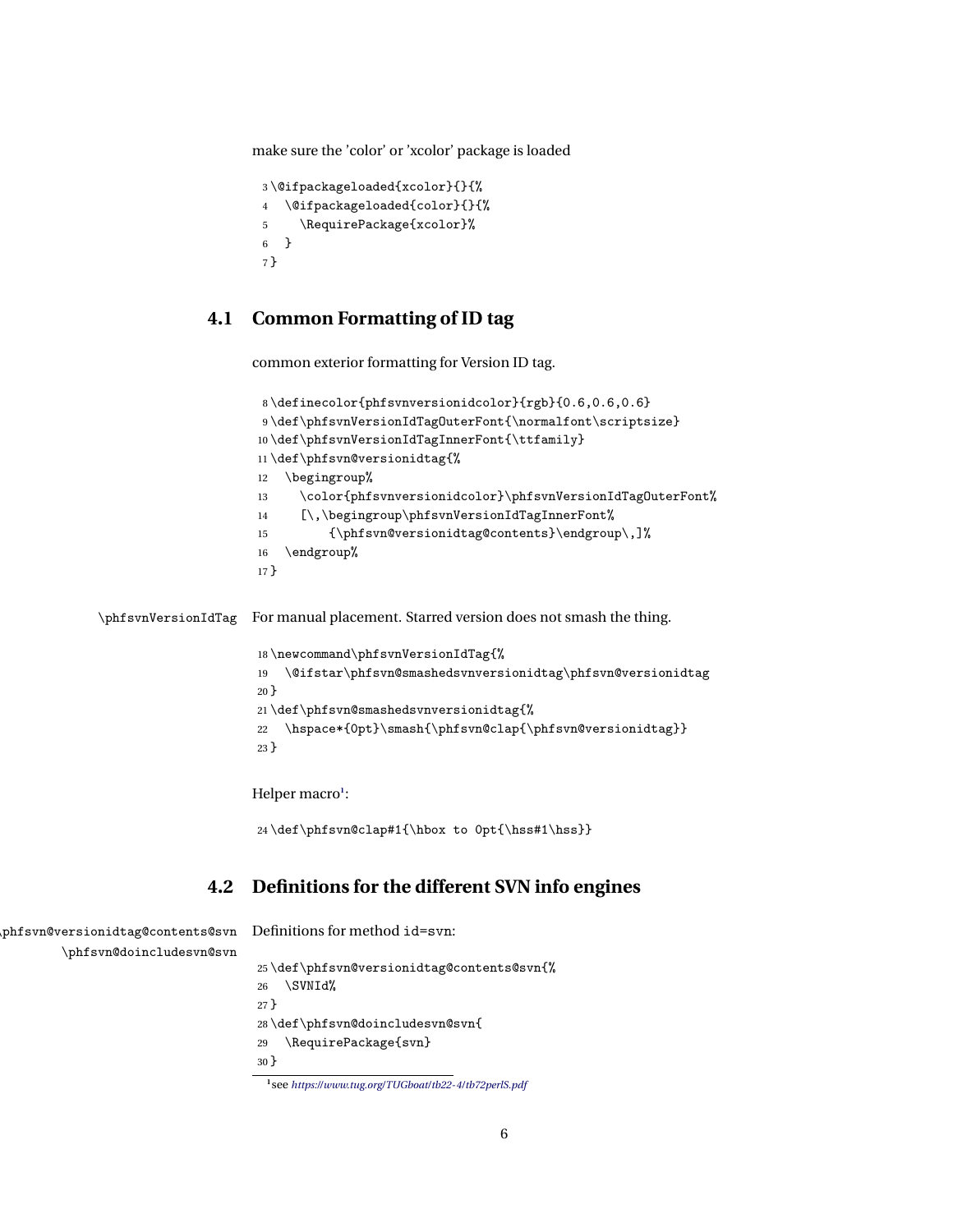<span id="page-6-34"></span><span id="page-6-33"></span><span id="page-6-32"></span><span id="page-6-29"></span><span id="page-6-28"></span><span id="page-6-27"></span><span id="page-6-26"></span><span id="page-6-23"></span><span id="page-6-22"></span><span id="page-6-21"></span><span id="page-6-20"></span><span id="page-6-17"></span><span id="page-6-12"></span><span id="page-6-6"></span><span id="page-6-5"></span>

|                                                                       | @versionidtag@contents@gitnotsvn Definitions for method id=gitnotsvn. Use the svn package because the files<br>@versionidtag@contents@gitnotsvn have fake SVN tags with in fact the GIT meta-info                                                                                                                                                                                                                                                                                                                                                                                                                                                                                                                                                                                                                                                                                                                                                                                                                                                                                                                                                                                                                                                                                                                                                                                                                                                                                                                                     |
|-----------------------------------------------------------------------|---------------------------------------------------------------------------------------------------------------------------------------------------------------------------------------------------------------------------------------------------------------------------------------------------------------------------------------------------------------------------------------------------------------------------------------------------------------------------------------------------------------------------------------------------------------------------------------------------------------------------------------------------------------------------------------------------------------------------------------------------------------------------------------------------------------------------------------------------------------------------------------------------------------------------------------------------------------------------------------------------------------------------------------------------------------------------------------------------------------------------------------------------------------------------------------------------------------------------------------------------------------------------------------------------------------------------------------------------------------------------------------------------------------------------------------------------------------------------------------------------------------------------------------|
|                                                                       | 31\def\phfsvn@versionidtag@contents@gitnotsvn{%<br>\SVNId\hspace*{1.5em}\SVNDate~\SVNTime\hspace*{1.5em}\SVNAuthor%<br>32<br>$33$ }<br>34\def\phfsvn@doincludesvn@gitnotsvn{<br>\RequirePackage{svn}%<br>35<br>$36$ }                                                                                                                                                                                                                                                                                                                                                                                                                                                                                                                                                                                                                                                                                                                                                                                                                                                                                                                                                                                                                                                                                                                                                                                                                                                                                                                 |
| n@versionidtag@contents@svnmulti<br>\phfsvn@doinludesvn@svnmulti      | Definitions for method id=svn-multi:<br>37\def\phfsvn@versionidtag@contents@svnmulti{%<br>SVN Document Version: \hspace*{1ex}%<br>38<br>$\verb \svnmainfilename^r\svnrev"\svndate"\svnauthor"\@$<br>39<br>40 }<br>$41 \def \phi\simeq\def\bf{sum@doincludesvn@svnmulti\q$<br>\PassOptionsToPackage{filehooks}{svn-multi}<br>42<br>\RequirePackage{svn-multi}<br>43<br>44 }                                                                                                                                                                                                                                                                                                                                                                                                                                                                                                                                                                                                                                                                                                                                                                                                                                                                                                                                                                                                                                                                                                                                                            |
| ersionidtag@for@svnmulticurrfile<br>svn@doincludesvn@svnmulticurrfile | Definitions for method id=svn-multi-currfile:<br>45\def\phfsvn@svnmulticurrfile@maxwidth{0.8\paperwidth}<br>46\newsavebox\phfsvn@box@upperline<br>47\newsavebox\phfsvn@box@lowerline<br>48\def\phfsvn@svnmulticurrfile@upperline{%<br>SVN Document Version:\hspace{1.5ex}r\svnrev~\svndate~\svnauthor}%<br>49<br>50\def\phfsvn@svnmulticurrfile@lowerline{%<br>\svnkw{Filename}:\hspace{1.5ex}r\svnfilerev~\svnfiledate~\svnfileauthor}%<br>51<br>52\def\phfsvn@versionidtag@for@svnmulticurrfile{%<br>\begingroup%<br>53<br>\color{phfsvnversionidcolor}%<br>54<br>\phfsvnVersionIdTagOuterFont\phfsvnVersionIdTagInnerFont%<br>55<br>\sbox\phfsvn@box@upperline{\phfsvn@svnmulticurrfile@upperline}%<br>56<br>$\verb \sbox  \phfsvn@box@lowerline{} \phfsvn@sumulticurrfile@lowerline}  \verb  \sbox  \phfsvn@summulticurrfile@lowerline  \verb  \sbox  \emph{sbox}  \emph{sbox}  \emph{sbox}  \emph{sbox}  \emph{sbox}  \emph{sbox}  \emph{sbox}  \emph{sbox}  \emph{sbox}  \emph{sbox}  \emph{sbox}  \emph{sbox}  \emph{sbox}  \emph{sbox}  \emph{sbox}  \emph{sbox}  \emph{sbox}  \emph{sbox}  \emph{sbox}  \emph{sbox}  \emph{sbox}  \emph{sbox}  \emph{sbox}  \emph{sbox}  \emph{sbox}  \emph{sbox}  \emph{sbox}  \em$<br>57<br>\begin{minipage}[t]{\minof{\phfsvn@svnmulticurrfile@maxwidth}%<br>{\maxof{\wd\phfsvn@box@upperline}{\wd\phfsvn@box@lowerline}}}%<br>59<br>\parindent=0pt\relax\parskip=0pt\relax%<br>60<br>\raggedleft%<br>61<br>Don't just \usebox the saved boxes, because if the filenames are long we want |
|                                                                       | to re-layout and allow line breaks:<br>\par\phfsvn@svnmulticurrfile@upperline%<br>62<br>$\Box$                                                                                                                                                                                                                                                                                                                                                                                                                                                                                                                                                                                                                                                                                                                                                                                                                                                                                                                                                                                                                                                                                                                                                                                                                                                                                                                                                                                                                                        |

```
63 \par\phfsvn@svnmulticurrfile@lowerline%
64 \end{minipage}%
65 \endgroup%
66 }%
67 \def\phi\label{thm:1}
```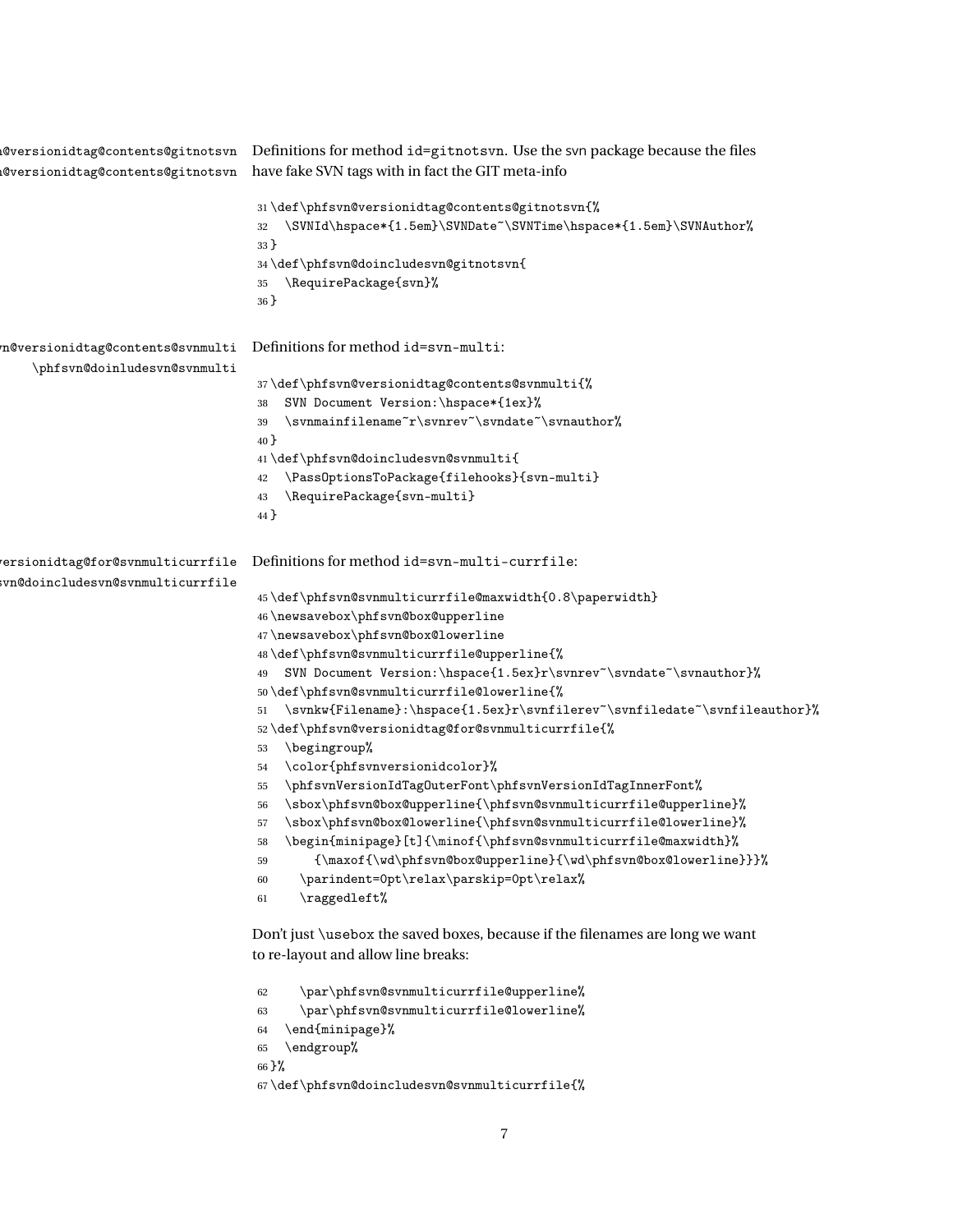```
68 \RequirePackage{currfile}%
69 \RequirePackage[filehooks]{svn-multi}%
70 }%
```
## <span id="page-7-21"></span><span id="page-7-20"></span><span id="page-7-12"></span><span id="page-7-9"></span><span id="page-7-6"></span><span id="page-7-5"></span><span id="page-7-4"></span><span id="page-7-3"></span><span id="page-7-2"></span><span id="page-7-0"></span>**4.3 Placement Methods**

<span id="page-7-17"></span><span id="page-7-16"></span><span id="page-7-14"></span>

| \phfsvn@doplace@shipout                                              | The shipout placement method.                                                                                                                                                                                                                                                                                                                                                                                                       |  |  |
|----------------------------------------------------------------------|-------------------------------------------------------------------------------------------------------------------------------------------------------------------------------------------------------------------------------------------------------------------------------------------------------------------------------------------------------------------------------------------------------------------------------------|--|--|
|                                                                      | 71\def\phfsvn@doplace@shipout{%<br>\RequirePackage{eso-pic}<br>72<br>\AddToShipoutPicture{%<br>73<br>\setlength{\@tempdimb}{\phfsvnShipoutWatermarkXposRight}%<br>74<br>\setlength{\@tempdimc}{\phfsvnShipoutWatermarkYposBaseline}%<br>75<br>\setlength{\unitlength}{1pt}%<br>76<br>\put(2,\strip@pt\@tempdimc){%<br>77<br>\makebox(\strip@pt\@tempdimb,0)[r]%<br>78<br>{\hfill\phfsvn@versionidtag}}%<br>79<br>}%<br>80<br>$81$ } |  |  |
| \phfsvnShipoutWatermarkXposRight<br>fsvnShipoutWatermarkYposBaseline | Control the position of the watermark. These are proper macros which expand<br>to a length; they are not declared as lengths directly. (This allows to calculate the<br>lengths on the spot.)                                                                                                                                                                                                                                       |  |  |
|                                                                      | 82\def\phfsvnShipoutWatermarkXposRight{0.9\paperwidth}<br>83\def\phfsvnShipoutWatermarkYposBaseline{0.05\paperheight}                                                                                                                                                                                                                                                                                                               |  |  |
| \phfsvn@doplace@manual                                               | There is nothing to do for the manual placement, since the info is placed manu-<br>ally anyway. This macro is called by the package option treatment.<br>84\def\phfsvn@doplace@manual{}                                                                                                                                                                                                                                             |  |  |
| 4.4                                                                  | <b>Package Options &amp; Setup</b>                                                                                                                                                                                                                                                                                                                                                                                                  |  |  |
|                                                                      | 85\SetupKeyvalOptions{<br>family=phfsvn,<br>86<br>prefix=phfsvn@<br>87<br>88 }                                                                                                                                                                                                                                                                                                                                                      |  |  |
|                                                                      | Setup code for a given ID method:                                                                                                                                                                                                                                                                                                                                                                                                   |  |  |
|                                                                      | 89\def\phfsvn@SetupForId#1{%<br>\ifcsname phfsvn@SetupForId@#1\endcsname%<br>90<br>\csname phfsvn@SetupForId@#1\endcsname%<br>91<br>\else%<br>92                                                                                                                                                                                                                                                                                    |  |  |

<span id="page-7-22"></span><span id="page-7-15"></span><span id="page-7-13"></span><span id="page-7-11"></span><span id="page-7-10"></span><span id="page-7-8"></span><span id="page-7-7"></span><span id="page-7-1"></span> \PackageError{phfsvn}{Unknown SvnId method: '#1'}% 94 \fi

}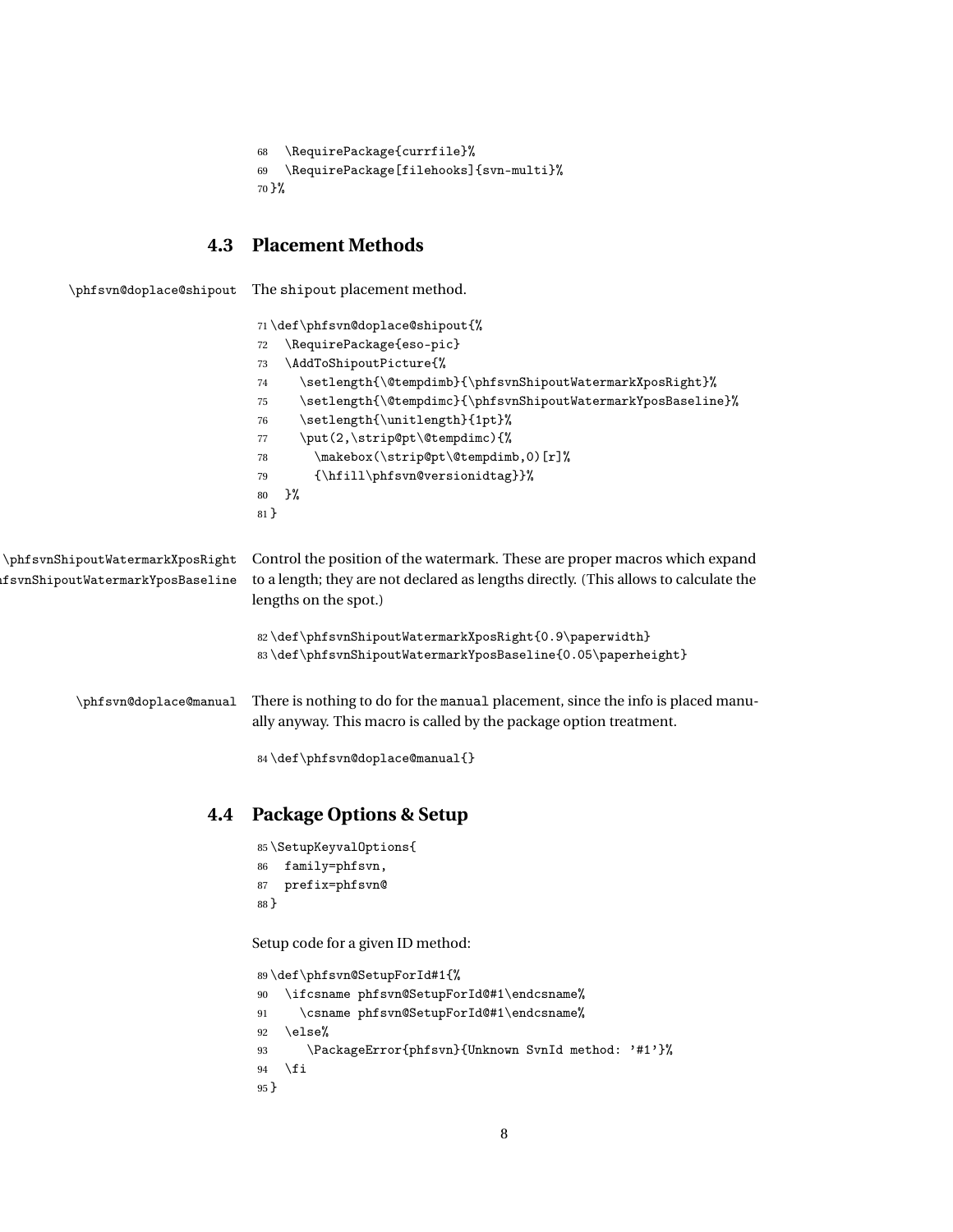```
96 \def\phfsvn@doincludesvn{}
97 \def\phfsvn@SetupForId@svn{
98 \message{phfsvn: Using SvnId method = svn}
99 \let\phfsvn@doincludesvn\phfsvn@doincludesvn@svn
100 \let\phfsvn@versionidtag@contents\phfsvn@versionidtag@contents@svn
101 }
102 \def\phfsvn@SetupForId@gitnotsvn{
103 \message{phfsvn: Using SvnId method = gitnotsvn}
104 \let\phfsvn@doincludesvn\phfsvn@doincludesvn@gitnotsvn
105 \let\phfsvn@versionidtag@contents\phfsvn@versionidtag@contents@gitnotsvn
106 }
107 \expandafter\def\csname phfsvn@SetupForId@svn-multi\endcsname{
108 \message{phfsvn: Using SvnId method = svn-multi}
109 \let\phfsvn@doincludesvn\phfsvn@doincludesvn@svnmulti
110 \let\phfsvn@versionidtag@contents\phfsvn@versionidtag@contents@svnmulti
111 }
112 \expandafter\def\csname phfsvn@SetupForId@svn-multi-currfile\endcsname{
113 \message{phfsvn: Using SvnId method = svn-multi-currfile}
114 \let\phfsvn@doincludesvn\phfsvn@doincludesvn@svnmulticurrfile
115 % redefine whole versionidtag, not only contents:
116 \let\phfsvn@versionidtag\phfsvn@versionidtag@for@svnmulticurrfile
117 }
118 \def\phfsvn@SetupForId@{% no ID method
119 \PackageWarning{phfsvn}{*** No SvnId method provided, no watermark will be displayed.}
120 \phfsvn@watermarkfalse
121 }
```
<span id="page-8-28"></span><span id="page-8-24"></span><span id="page-8-22"></span><span id="page-8-20"></span><span id="page-8-16"></span><span id="page-8-15"></span><span id="page-8-14"></span><span id="page-8-2"></span>Setup code for the placement:

```
122 \def\phfsvn@SetupPlacement#1{%
123 \ifcsname phfsvn@doplace@#1\endcsname%
124 \csname phfsvn@doplace@#1\endcsname%
125 \else%
126 \PackageError{phfsvn}{Unknown placement method: '#1'}%
127 \fi
128 }
```
Declare the keyval options:

```
129 \DeclareStringOption[]{id}[svn]
130 \DeclareBoolOption[true]{watermark}
131 \DeclareStringOption[shipout]{placement}
132 \DeclareDefaultOption{%
133 % We provide the standard LaTeX error.
134 \@unknownoptionerror
135 }
```
<span id="page-8-0"></span>Process & execute options:

<span id="page-8-29"></span>\ProcessKeyvalOptions\*

Now, take action according to the given options.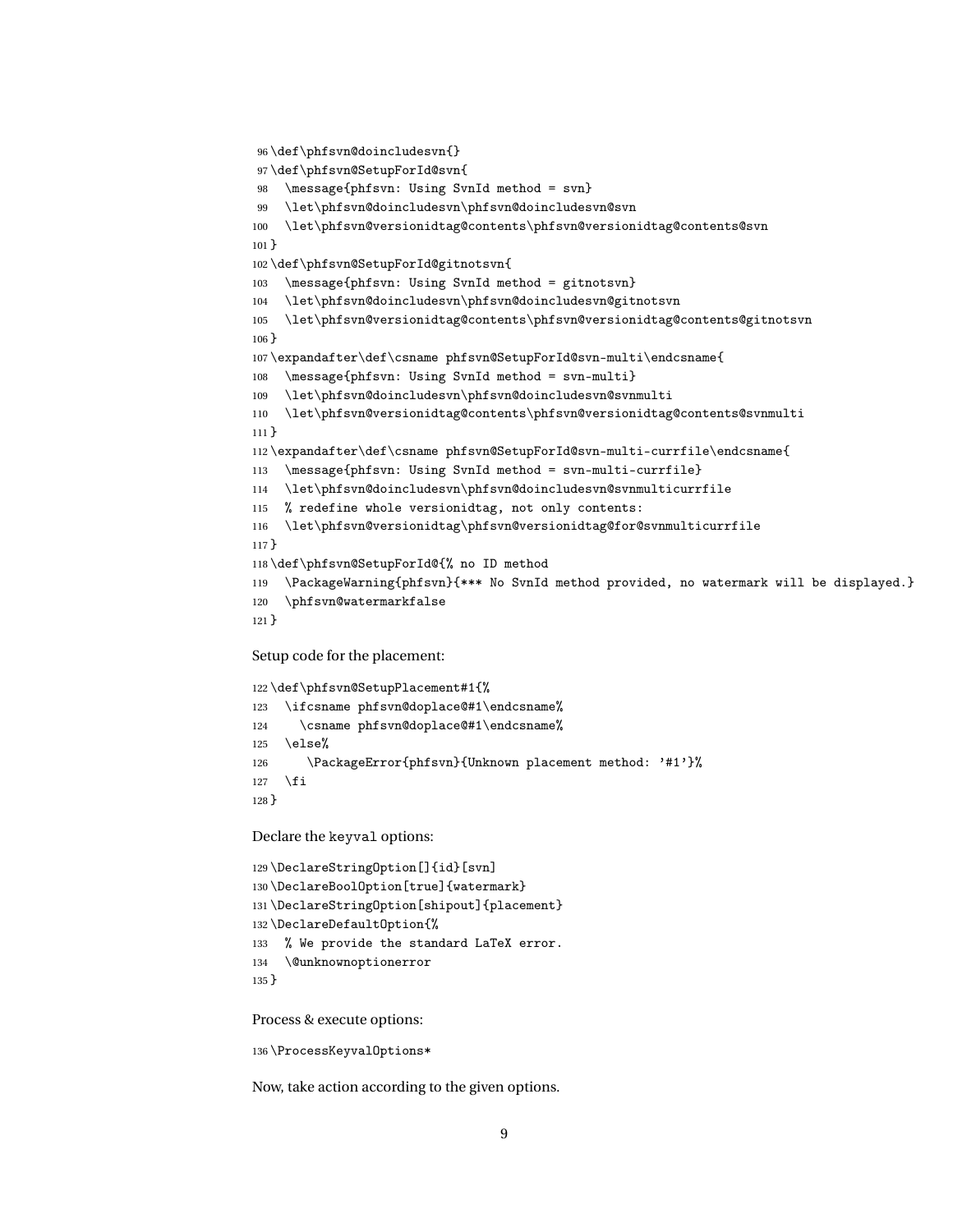Set up the correct ID method:

```
137 \phfsvn@SetupForId{\phfsvn@id}
```
Always include the relevant SVN package, so all files can have their meta-info tags regardless of whether the watermark is displayed or not:

```
138 \phfsvn@doincludesvn
```
Finish setting up, set up the watermark if we want it on.

```
139 \ifphfsvn@watermark
140 \phfsvn@SetupPlacement{\phfsvn@placement}
141 \ifmmode\big\vert\big\} 141
```
# <span id="page-9-0"></span>**Change History**

v1.0

General: Initial version . . . . . . . . . . . . . . . . . . . . . . . . . . . . . . . . . . . . . . . . . . . . . [1](#page-0-1)

# <span id="page-9-1"></span>**Index**

Numbers written in italic refer to the page where the corresponding entry is described; numbers underlined refer to the code line of the definition; numbers in roman refer to the code lines where the entry is used.

| <b>Symbols</b>                  | A                        |  |
|---------------------------------|--------------------------|--|
| $\lambda$ ,  14, 15             | \AddToShipoutPicture  73 |  |
| $\left\{ \alpha k \right\}$ 3,4 | B                        |  |
|                                 |                          |  |
|                                 |                          |  |
| $\setminus$ Ctempdimc  75,77    |                          |  |
|                                 |                          |  |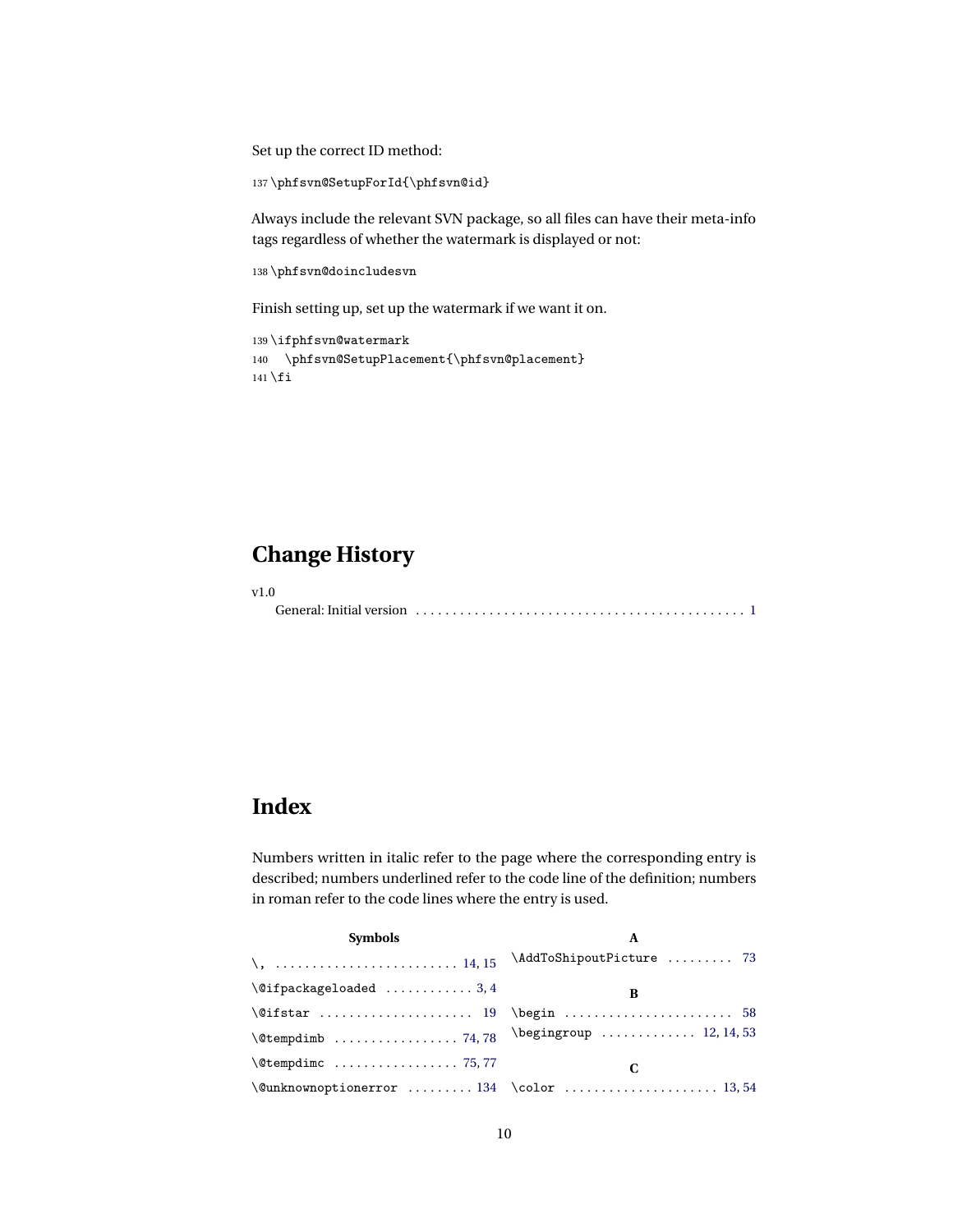| \csname $\ldots \ldots \ldots \ldots \qquad 91, 107, 112, 124$      | $\mathsf{shipout}$<br>5                                                                 |
|---------------------------------------------------------------------|-----------------------------------------------------------------------------------------|
| currfile $\ldots \ldots \ldots \ldots \ldots \ldots \ldots 1, 2, 4$ | $\texttt{svn}\texttt{}\dots\texttt{}\dots\texttt{}\dots\texttt{}$<br>2                  |
|                                                                     | svn-multi<br>2                                                                          |
| D                                                                   | $syn-multi-currfile$<br>$\mathbf{2}$                                                    |
| \DeclareBoolOption  130                                             | true $\ldots \ldots \ldots \ldots \ldots \ldots \ldots 5$                               |
| \DeclareDefault0ption  132                                          | watermark $\ldots \ldots \ldots \ldots \ldots 5$                                        |
| \DeclareStringOption  129, 131                                      | $\Pack$ ackageError  93, 126                                                            |
| $\definecolor \dots 8$                                              | packages:                                                                               |
| Е                                                                   | currfile $\ldots \ldots \ldots \ldots \ldots \ldots$ 1, 2, 4                            |
|                                                                     |                                                                                         |
| \endcsname  90, 91, 107, 112, 123, 124                              | phfsvnwatermark 1                                                                       |
|                                                                     |                                                                                         |
| $\expandafter$ 107, 112                                             | svn-multi $\ldots \ldots \ldots \ldots \ldots$ 1, 2, 4                                  |
|                                                                     | $\Pack$ PackageWarning 119                                                              |
| F                                                                   | $\n\begin{array}{ccc}\n\text{paperheight} & \ldots & \ldots & \ldots & 83\n\end{array}$ |
| $false (pkg. opt.) \dots \dots \dots \dots \dots$<br>5              |                                                                                         |
|                                                                     | $\pmb{\text{paperwidth}} \dots \dots \dots \dots \dots \ 45,82$                         |
| G                                                                   | \par  62,63                                                                             |
| 2<br>$g$ itnotsvn (pkg. opt.) $\dots\dots\dots\dots$                | $\partial$ .<br>60                                                                      |
|                                                                     | 60                                                                                      |
| Н                                                                   | \Pass0ptionsToPackage  42                                                               |
| $hbox \ldots \ldots \ldots$<br>24                                   |                                                                                         |
| \hfill<br>79                                                        | \phfsvn@box@lowerline  47,57,59                                                         |
| \hspace  22, 32, 38, 49, 51                                         | \phfsvn@box@upperline  46,56,59                                                         |
| \hss<br>24                                                          | $\phi$ svn@clap  22,24                                                                  |
| I                                                                   | \phfsvn@doincludesvn                                                                    |
|                                                                     | $\ldots \ldots$ 96, 99, 104, 109, 114, 138                                              |
| $\frac{90,123}{\text{csname}}$                                      | \phfsvn@doincludesvn@gitnotsvn                                                          |
| \ifphfsvn@watermark  139                                            |                                                                                         |
|                                                                     | \phfsvn@doincludesvn@svn  25,99                                                         |
| L                                                                   | \phfsvn@doincludesvn@svnmulti                                                           |
| 99, 100, 104, 105, 109, 110, 114, 116<br>\let                       |                                                                                         |
|                                                                     | \phfsvn@doincludesvn@svnmulticurrfile                                                   |
| М                                                                   |                                                                                         |
|                                                                     | \phfsvn@doinludesvn@svnmulti . 37                                                       |
| manual (pkg. opt.) $\ldots \ldots \ldots \ldots 5$                  | \phfsvn@doplace@manual  84                                                              |
| $\max of$<br>-59                                                    | \phfsvn@doplace@shipout<br>71                                                           |
| \message  98, 103, 108, 113                                         | \phfsvn@id  137                                                                         |
| $\min of$<br>58                                                     | \phfsvn@placement  140                                                                  |
|                                                                     | \phfsvn@SetupForId  89, 137                                                             |
| N                                                                   | \phfsvn@SetupForId@  118                                                                |
|                                                                     | \phfsvn@SetupForId@gitnotsvn . 102                                                      |
|                                                                     | \phfsvn@SetupForId@svn  97                                                              |
| P                                                                   | \phfsvn@SetupPlacement  122, 140                                                        |
| package options:                                                    | \phfsvn@smashedsvnversionidtag                                                          |
| false<br>5                                                          |                                                                                         |
| 2<br>gitnots $v_1, \ldots, \ldots, \ldots, \ldots$                  | \phfsvn@svnmulticurrfile@lowerline                                                      |
| $\overline{2}$<br>id                                                | . 50, 57, 63                                                                            |
| 5                                                                   | \phfsvn@svnmulticurrfile@maxwidth                                                       |
| placement<br>5                                                      |                                                                                         |
|                                                                     |                                                                                         |